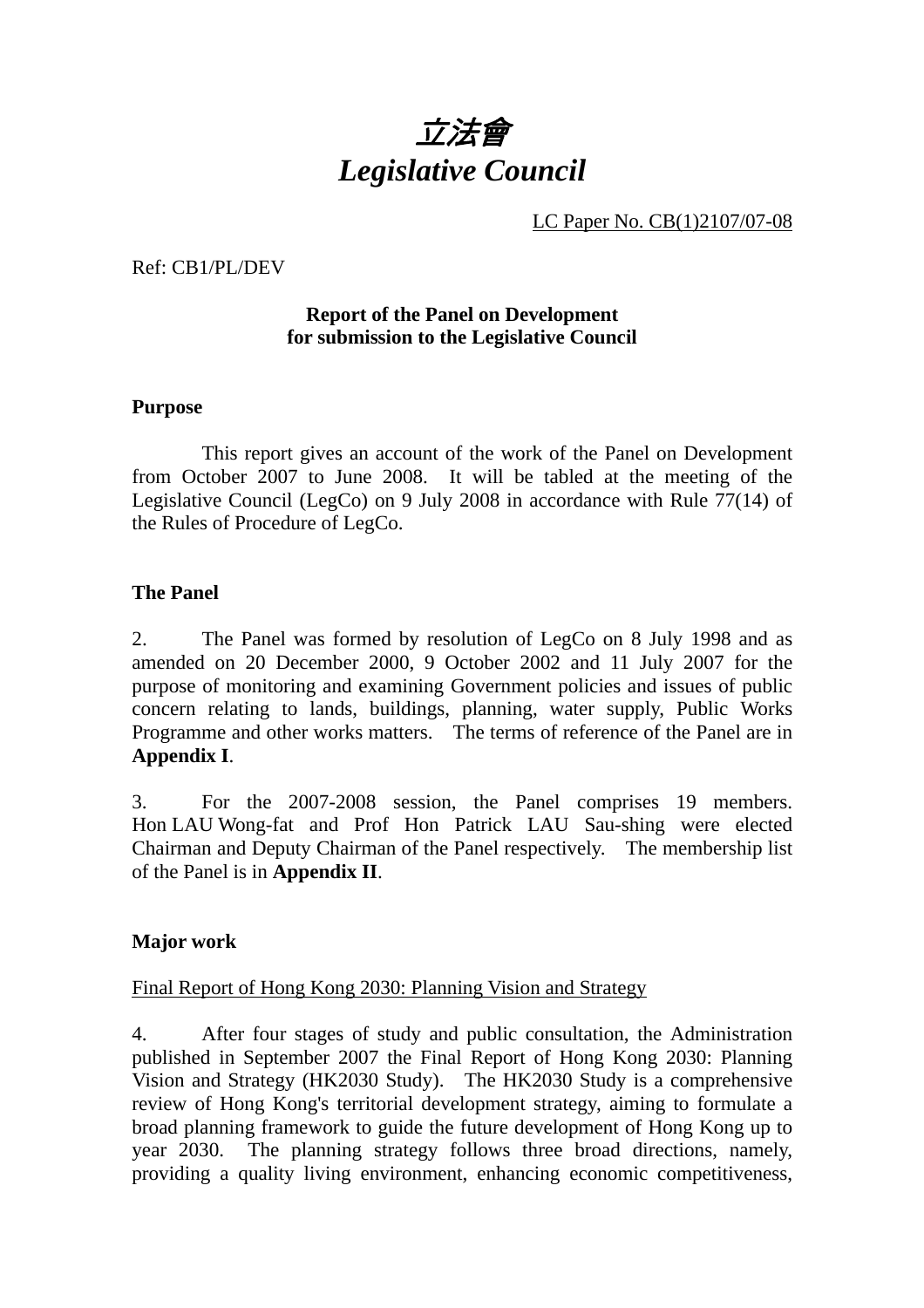and strengthening links with the Mainland. The Panel received a briefing by the Administration on the key recommendations of the Study in November 2007.

5. While members in general supported the broad development strategies recommended in the Study, some members raised concern that there was no action agenda for enhancing the environment of built-up districts. The members considered that there should be remedial measures to enhance the living standard of these districts and rectify the deficiencies. Some members urged the Administration to conduct a comprehensive review of the development parameters of all the districts and devise concrete measures to reduce road traffic and promote walking. There was also a suggestion that the Administration should review the planning of old industrial districts to optimize land uses.

6. The Administration explained that there were specific ongoing and new initiatives under the Development Bureau in line with the directions of the HK2030 Study. The Chief Executive's 2007-2008 Policy Address also contained concrete measures that would be implemented. These included a comprehensive review of existing Outline Zoning Plans and review of the intensity of some approved developments. For existing built-up districts, there were ongoing district improvement programmes and greening measures to enhance the living environment of the districts. The Development Bureau was also conducting a study on ways to rejuvenate old industrial districts. While some of the sites would be retained for industrial uses, the fringe areas of industrial districts might be used for residential developments if environmental problems could be resolved. New developments in the New Territories would capitalize on existing railway facilities. For urban areas, new railway lines were in the pipeline. The Administration had all along been promoting walking, as could be demonstrated by the footbridge network in Central. Promotion of walking could also be achieved in planning for new areas.

## New Development Areas

7. One of the recommendations in the HK2030 Study is the implementation of New Development Areas (NDAs). NDAs are small-scale new towns to provide housing land and to meet other land use requirements in the future. They also offer an alternative choice of living through the development of lower-density buildings in a quality living environment, with convenient access to mass transportation and community facilities. The objective is to provide land for a mixture of uses, emphasizing the creation of a quality living and working environment. The HK2030 Study recommends proceeding with Kwu Tung North, Fanling North and Ping Che/Ta Kwu Ling NDAs (the Three-in-One Scheme) and the Hung Shui Kiu NDA to address the long-term housing demand and provide employment. In February 2008, the Panel discussed with the Administration on how it would take forward the planning and implementation of NDAs.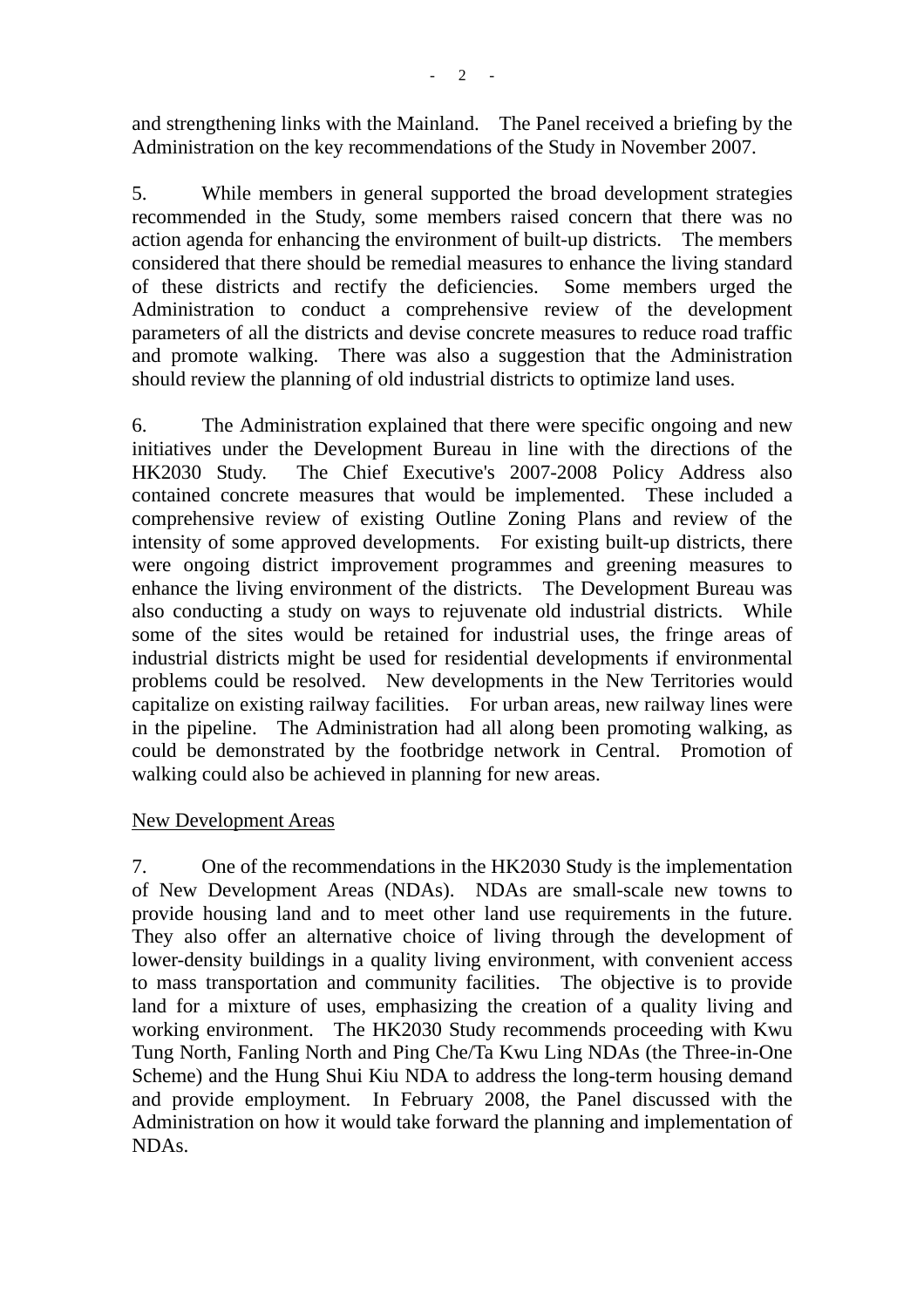8. Regarding members' concern on whether NDAs would provide sufficient employment opportunities and transport facilities for the residents, the Administration advised that the planning intention was to ensure sufficient local employment opportunities and transport facilities for residents in NDAs. In order to better utilize land in the New Territories, some members suggested that the developments in NDAs could be of medium intensity. Some members urged the Administration to avoid recurrence of the planning mistakes for new towns like Tin Shui Wai. The Administration assured members that the proposed Planning and Engineering Study on NDAs would be an integrated study and social aspects in planning for NDAs would be included.

9. On the Administration's indication that it would consider adopting the Public-Private Partnership (PPP) approach in implementing NDAs, some members cautioned that the Administration should ensure fairness and transparency in the implementation process. The Administration assured members that the implementation approach would be fair, open and legal. It would try its best to overcome the challenges of adopting the PPP approach.

### Study on Land Use Planning for the Closed Area - Draft Concept Plan

10. In September 2006, the Government announced the results of the review of the coverage of the Frontier Closed Area (FCA), proposing to reduce the FCA land coverage from about 2 800 hectares to about 800 hectares. In January 2008, the Government announced the finalized plan of further reducing the FCA coverage to about 400 hectares. In September 2007, Planning Department (PlanD) commissioned a consultancy study entitled "Land Use Planning for the Closed Area" (the Study), which aimed at formulating a planning framework to provide guidance for the conservation and development of the area to be released from FCA and for preparation of statutory town plans before the new FCA boundary comes into effect. In May 2008, the Administration briefed the Panel on a draft Concept Plan prepared by the consultants for the land to be released from FCA. The draft Concept Plan put up a number of conceptual proposals under three themes, namely "Strengthen Nature Conservation", "Conserve Cultural Heritage Resources", and "Promote Sustainable Uses". The Panel noted that a two-stage community engagement programme would be conducted on the draft Concept Plan, with the first stage conducted from mid-May to August 2008 and the second stage to be held in early 2009.

11. Members considered that there should be sufficient consultation with concerned parties before defining various zones, especially conservation zones. There should be clear planning intentions and parameters as well as coordination between the planning of the land to be released from the Closed Area and the planning for NDAs. The Administration should facilitate the public in visualizing the draft Concept Plan and the Internet could be used for conducting public engagement. There were suggestions to make use of the released area for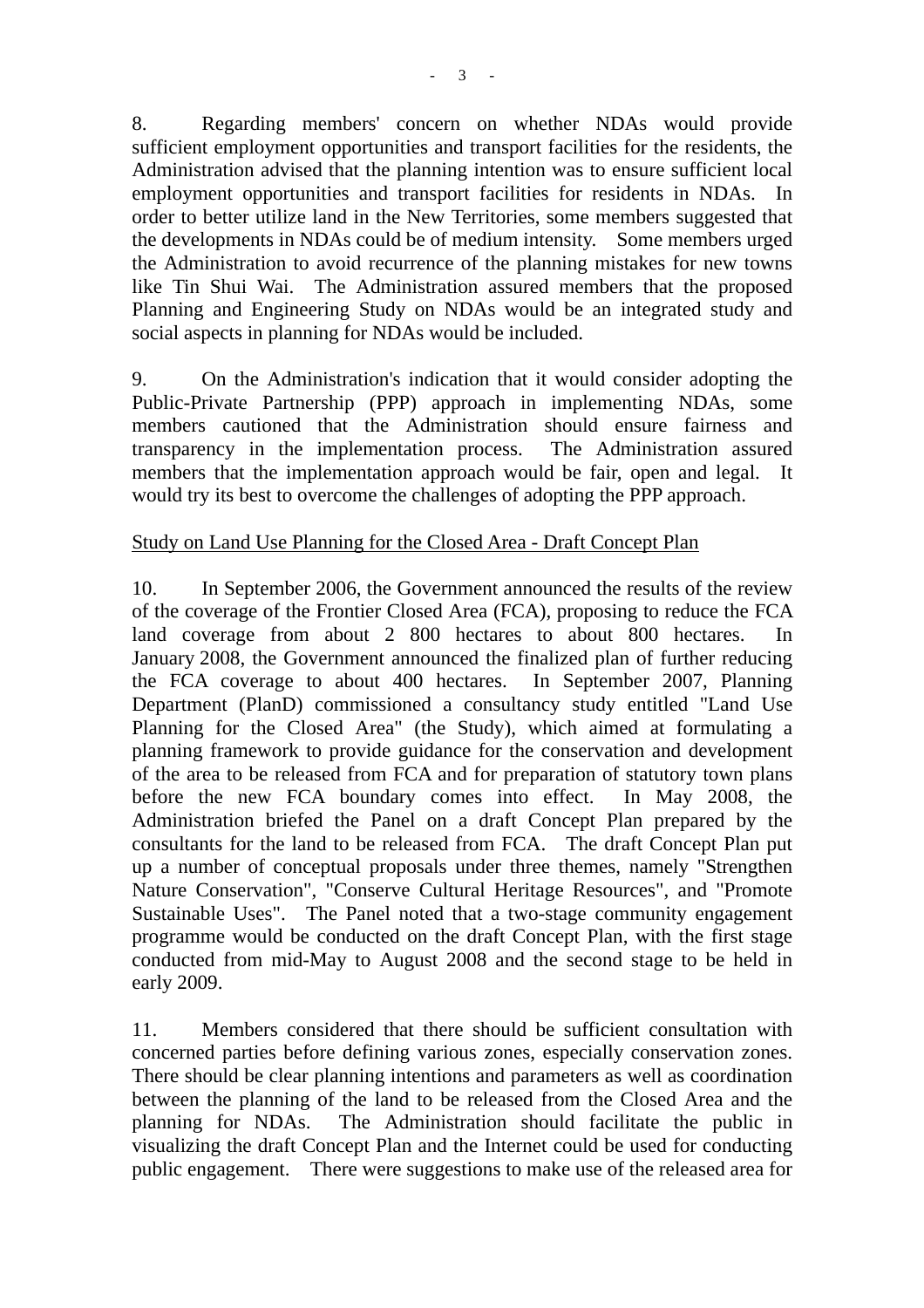developing eco-tourism, setting up a pharmaceutical assessment centre, and designating some of the land for the logistics industry.

## Planning and land measures to facilitate the development of hotels

12. To give a boost for hotel development of Hong Kong, the Administration considered it justified to introduce some special measures that might create the desired impact, and thus place 10 "hotel only" sites in the 2008-2009 Application List. Upon promulgation of the Application List in March 2008, the Administration briefed the Panel on its planning and land measures to facilitate the development of more hotels in Hong Kong to achieve essential economic and social objectives.

13. Members were concerned about the attractiveness of the "hotel only" sites designated by the Administration. Some members suggested that the Administration should consider relaxing requirements and constraints applicable to hotel developments, so as to create an environment under which investors would find it profitable to invest in hotel developments. According to the Administration, it was necessary to provide a variety of hotels in different districts in order to cater for different market segments. Measures were in place to encourage hotel developments. For instance, the plot ratio for hotel sites could be up to 15, and the floor area for facilities such as laundry room would be discounted from the calculation of gross floor area (GFA).

14. While noting that there were restrictions on uses in the Conditions of Sale for a "hotel only" site, some members expressed concern that after securing the "hotel only" sites for a period of time, the developers concerned might seek to redevelop those sites for other more profitable uses through application for lease modification. In this regard, there was a suggestion that the Administration could consider specifying that those hotel sites must be used for hotel development within a specific period, say 20 to 30 years. The Administration explained that as developers would need to devote considerable resources to hotel development, it was unlikely that they would apply for change of use lightly. Any application for change of use through lease modification would be dealt with according to the established policy.

## Urban Design Study for the New Central Harbourfront Stage 2 Public Engagement

15. The Panel discussed with the Administration the Urban Design Study for the New Central Harbourfront - Stage 1 Public Engagement in the previous session. Upon commencement of the Stage 2 Public Engagement in April 2008, the Administration briefed the Panel on the design proposals in the Stage 2 Study. Some members considered that the proposals in the Stage 2 study, in particular the proposal to reduce the intensities of the planned developments at a few harbourfront sites, had heeded some major public demands. Some other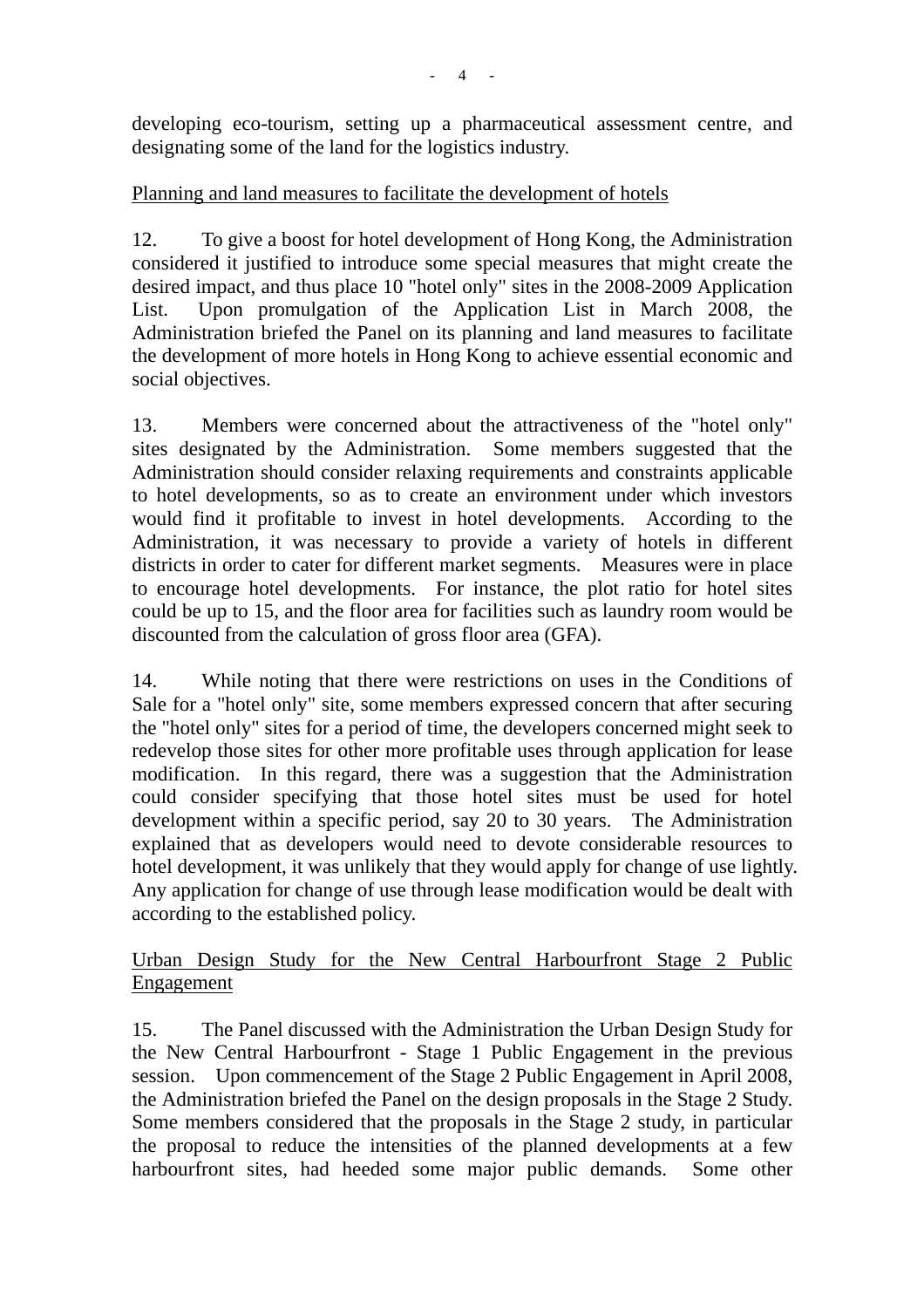members however expressed concern that the scale of certain planned developments at the harbourfront was still too large to be acceptable and that there would not be enough space for free public enjoyment of the harbourfront. There was also a view that the Administration's decision to reduce development intensities was contrary to the strong market demand for Grade A offices and would lead to a substantial loss in public revenue. There were suggestions from members that facilities that could cater for art performances and restaurants would be necessary to attract people flow, and that a harbour authority with representation from members of the public should be formed.

16. The Panel noted the Administration's explanation that the proposed reduction in development intensities was decided in response to public aspirations with due consideration given to different factors. There would be a 2-kilometre continuous waterfront promenade and hence the availability of ample space for the public to enjoy the harbourfront. There would be a multi-modal transport system and a multi-level (underground, at-grade and elevated) pedestrian network to enhance public access to the new habourfront. The Administration concurred with members the need to provide facilities which could attract people flow at different locations along the harbourfront to enhance its vibrancy. As for the suggestion of setting up a harbour authority, the Administration informed members that a subcommittee under the Harbour-front Enhancement Committee was studying the matter.

17. Concerning the re-assembly of the Queen's Pier, some members expressed the view that it should be placed at the waterfront to resume its pier function. On the other hand, some other members were concerned whether it would be re-assembled in-situ and whether adequate consultation had been made with professional bodies on the design proposals. The Administration pointed out that the design proposals for re-assembling Queen's Pier were prepared by professionals of the Planning Department based on views received. Discussion on the re-assembly location was open and the Administration welcomed different views.

## Update on the Tamar Development Project

18. The Panel had substantial discussions on the Tamar Development Project (the Project) in the previous session prior to the submission of the relevant funding proposal to the Public Works Subcommittee and the Finance Committee. In January 2008, upon the award of the Design-and-Build contract for the project, the Administration briefed members on the key design concepts, the building components and the environmental-friendly measures of the project.

19. Members expressed concerns about the provision and design of facilities that would be accessible to the public. The Administration advised that subject to detailed design and security and operational considerations, the foyer to the multi-purpose hall in the Central Government Complex could be made open to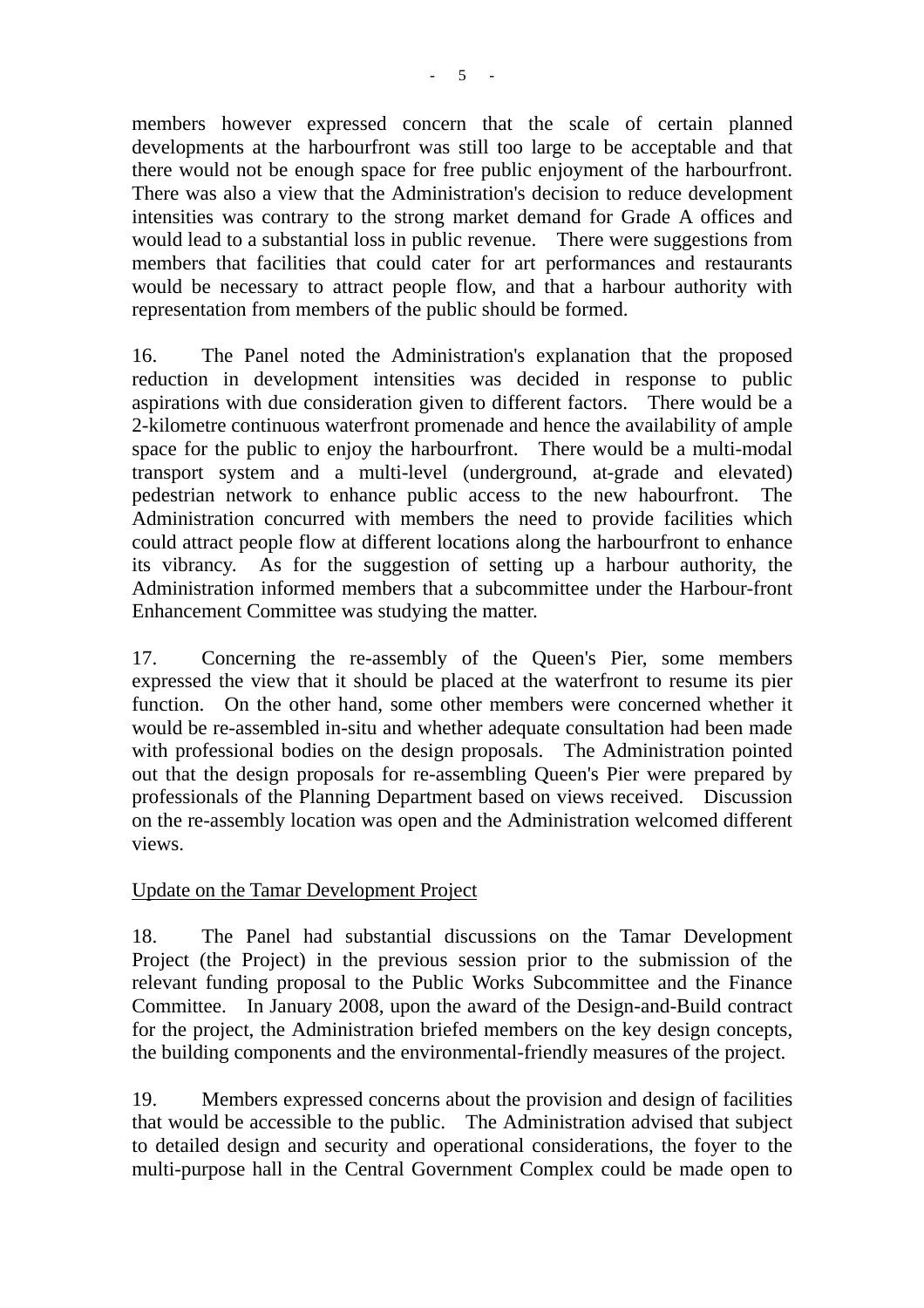the public for enjoying the harbour view. On the provision of designated areas for public gatherings, petitions and other activities, the Administration advised that arrangements for these activities had yet to be confirmed and the exact arrangements would depend on the detailed design. The open space within the Tamar site would be made available for public use as far as possible, while a balance had to be struck among the needs of different users.

20. Members also raised concern on how the public could access the future waterfront promenade from the hinterland through the "gateway" under the Central Government Complex and how the design of the Project could integrate with that of the new Central waterfront. The Administration explained that the project would provide a pedestrian-friendly network. There would be footbridges linking the project site with the pavement to the south of Harcourt Road where the MTR Admiralty Station was located and the CITIC Tower to the east. There would also be a landscaped deck over Road P2 to link the site with the future waterfront promenade.

Enhancement of continuity of the pedestrian links along the northern shore of the Hong Kong Island and the accessibility and environment of the harbourfront areas

21. In February 2008, the Administration briefed the Panel on the latest development of the enhancement measures for the harbourfront areas, the feasibility of introducing measures to better utilize the space under the Island Eastern Corridor (IEC) and the various pedestrian links along the northern shore of Hong Kong Island.

22. According to the Administration, various harbourfront enhancement works, such as the open space at Ex-Gala Point and Sun Yat Sen Memorial Park, would be implemented progressively, and the enhancement works would be able to meet public aspirations. Except for a temporary works site for the MTR Western Island Line and a few private sites in North Point and Quarry Bay, the pedestrian links along the waterfront areas on the northern shore of Hong Kong Island would be basically continuous upon completion of the scheduled enhancement works. The Administration also advised that there were technical difficulties in constructing a boardwalk under IEC near North Point due to clearance limitations and the need to comply with the Protection of the Harbour Ordinance (Cap. 531). Nevertheless, the consultant concerned had been tasked to identify ways to overcome the technical difficulties.

23. There were suggestions from members that the Administration should consider submerging part of IEC so that the public could better enjoy the waterfront areas. In greening waterfront areas, the Administration should avoid excessive planting so as to avoid blocking the sea view. The design of waterfront areas should be user-oriented and facilities such as cafes, refreshment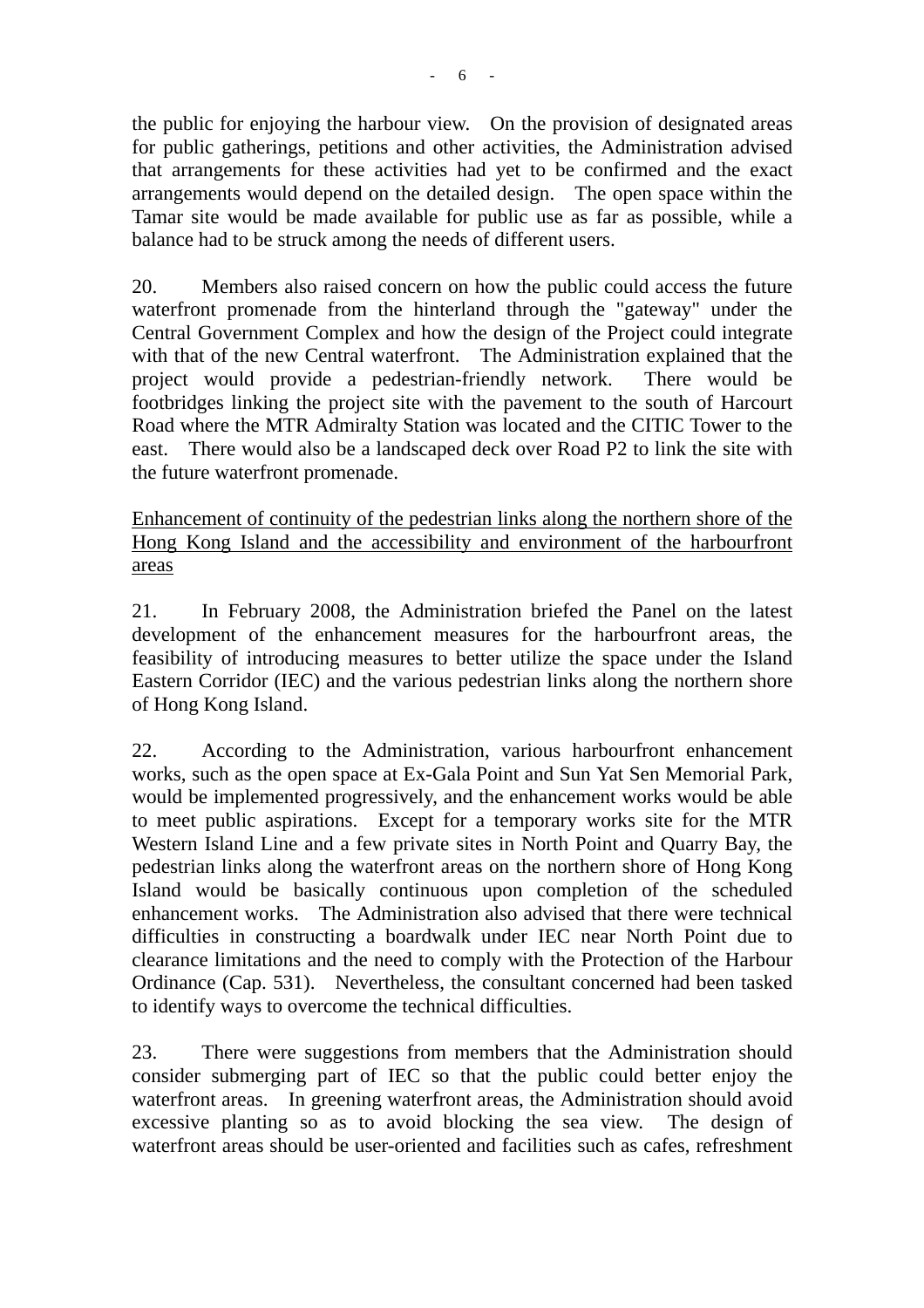kiosks and toilets should be provided. The design of the waterfront areas should not be monotonous, but should bring more interests to the life of citizens.

## Measures to prevent developments from creating a "wall effect"

24. There has been mounting public concern about the "wall effect" of new developments. The Panel discussed the matter with the Administration in February 2008. The Administration indicated that it had stepped up measures to address public concerns about the "wall effect". To meet the Chief Executive's pledge for a quality city environment, the Administration had commenced the review of Outline Zoning Plans of various districts in a gradual and prioritized manner and, where justified, would revise the relevant planning parameters to lower the development intensity. The Administration was also reviewing the approved schemes of above-station property development projects at the Nam Cheong Station and the Yuen Long Station along the West Rail, with a view to lowering their development intensities. Moreover, the Administration had observed the Technical Circular on Air Ventilation Assessment issued in July 2006 in deciding whether to undertake Air Ventilation Assessment for individual land sale sites from the 2007-2008 Application List onwards. After the completion of the "Urban Climate Map and Standards for Wind Environment - Feasibility Study" in 2009, the Administration would begin to examine the feasibility of formulating the ventilation benchmarking standards.

25. Some members suggested that it was time for the Administration to consider switching from administrative to legislative measures. Some other members expressed the view that development rights should be protected by law and thus approved development projects should be allowed to proceed as planned. The Administration responded that it would consider the proposal to initiate legislative measures in battling the "wall effect", but cautioned that such a move might adversely affect real estate developments. As scientific standards for air ventilation were yet to be drawn up, legislation could be considered at a later stage. The Administration shared the view that efforts should be made to achieve a balance between economic development and a quality living and working environment.

## Provision of public facilities in private developments

26. In view of mounting public concern, the Panel held discussions with the Administration and deputations in April and May 2008 on issues arising from the provision of public facilities in private developments. The Administration explained the existing policy and arrangements, measures to enhance public use of the public facilities, and the general situation of compliance by property owners with the requirements on the provision of such facilities. The objectives of the policy are integrated planning, timely provision of public facilities and optimization of land use. The Administration acknowledged that there was room for improvement in the management, accessibility and quality of those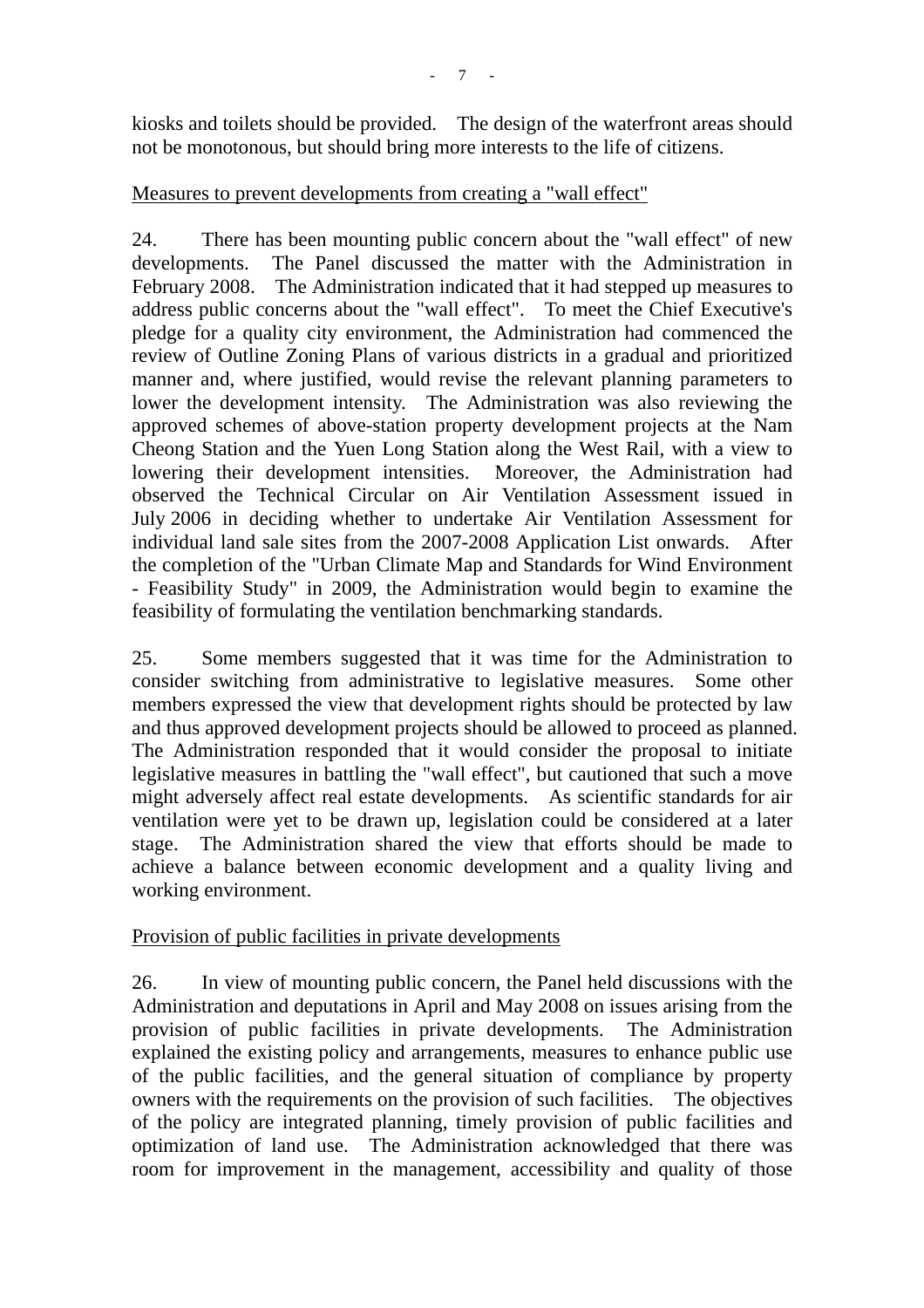public facilities, but stressed that there was a strong basis for the policy and it should be retained.

27. Some members held the view that the provision of such public facilities would be beneficial to developers because they were granted additional GFA for their developments. The Administration explained that provision of public facilities was often specified in the planning briefs, especially for projects in Comprehensive Development Area zones. In those cases, no additional GFA would be granted for the provision of public facilities. Bonus GFA might be granted in accordance with the provisions of the Buildings Ordinance (Cap. 123) for the provision of public facilities subject to deeds of dedication and those facilities were mostly pedestrian passages.

28. Some other members considered the provision of public facilities in private developments a good policy and the Administration should not terminate the policy lightly just because there were criticisms. They were of the view that the Administration had made the correct move to promulgate the two lists of private developments containing public facilities to enhance transparency. The Administration should however devise measures to ensure that the public had easy access to the public facilities and that the management of the facilities could cater for public use at ease.

29. Some members considered it undesirable to put public space on podiums of private developments, as such public space was not easily accessible to the public. The Administration pointed out that if all such space was to be provided at ground level, flexibility in planning would be restricted. For future private developments, the Administration would reconsider whether space not easily accessible to the public should be designated as public space. On the suggestion of promulgating guidelines on the use of public space in private developments, the Administration advised that it had to consider the issue with care taking into account legal implications and the views of the developers and owners concerned.

30. Members also raised concern about sufficient disclosure of information to prospective property purchasers on the inclusion of public facilities in private developments. The Administration explained that the interest of prospective property purchasers was protected through regulation of the sale of residential properties. Developers were required to disclose information on maintenance and management responsibilities of those public facilities in private developments in property sales brochures, and the Administration would consider stepping up measures in this regard.

31. Some members urged the Administration to conduct a comprehensive review on the policy, including the relevant specifications in the Hong Kong Planning Standards and Guidelines. The Administration assured members that it would conduct the review in the best possible way and the exact timetable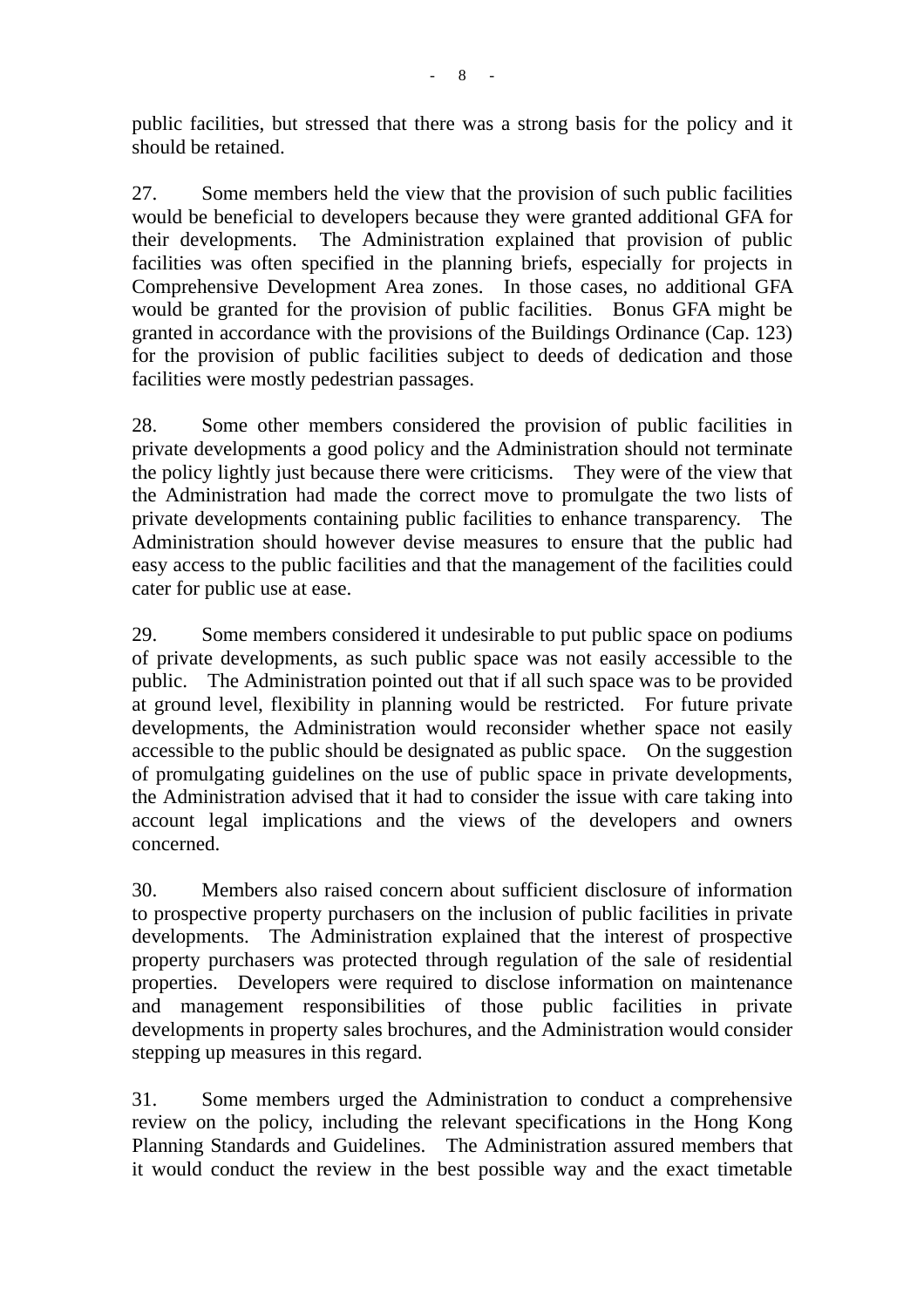would be decided after completing some preliminary groundwork. In conducting the review, the Administration would solicit the views of the public and developers in order to strike the right balance.

## Land administration and building control issues in relation to short-term tenancies

32. In October 2007, the Administration briefed the Panel on the policies and practices relating to the administration of Short Term Tenancies (STTs) by the Lands Department (LandsD) and reported on LandsD's review on these policies and practices. The review was conducted in response to public concern over the administration of STTs, with a view to identifying and implementing improvements which would help better meet the intended objective to provide, through the STT arrangement, a system of temporary tenure which could be administered easily, fairly and cost-effectively.

33. Some members considered that the general public found it difficult to understand and accept situations where unlawful occupation of government land by way of unauthorized building works were regularized by LandsD through the grant of STTs. The Administration acknowledged that the concept of regularization might be difficult to understand, but it was nevertheless a practical approach to administration of government land and was consistent with the existing policy.

34. Some other members considered that regularization was a reasonable measure and suggested that the current administration fee of \$9,360 for an application for STT should be lowered to provide incentives for users to seek prior approval rather than retrospective regularization. There was also a suggestion that the Administration should conduct an analysis of the STT sites and sell those sites which had been let for a long time to the tenants concerned and were of little use for the Government. The tenants could then put the sites to the best use and the Government could obtain additional revenue. In this regard, the Administration advised that having regard to the planning intention, government land would be put up for sale through auction or tender, used for long-term purposes such as construction of hospitals or schools, or used for short-term purposes through STTs.

35. Some members commented that the Administration should implement measures which would be simple to administer but have sufficient deterrance effect, such as imposing fines, to combat illegal use of government land. According to the Administration, LandsD's legal position as a landlord under STTs was similar to that of any private landlord and the legal advice was that there would be difficulties with the suggestion of imposing fines.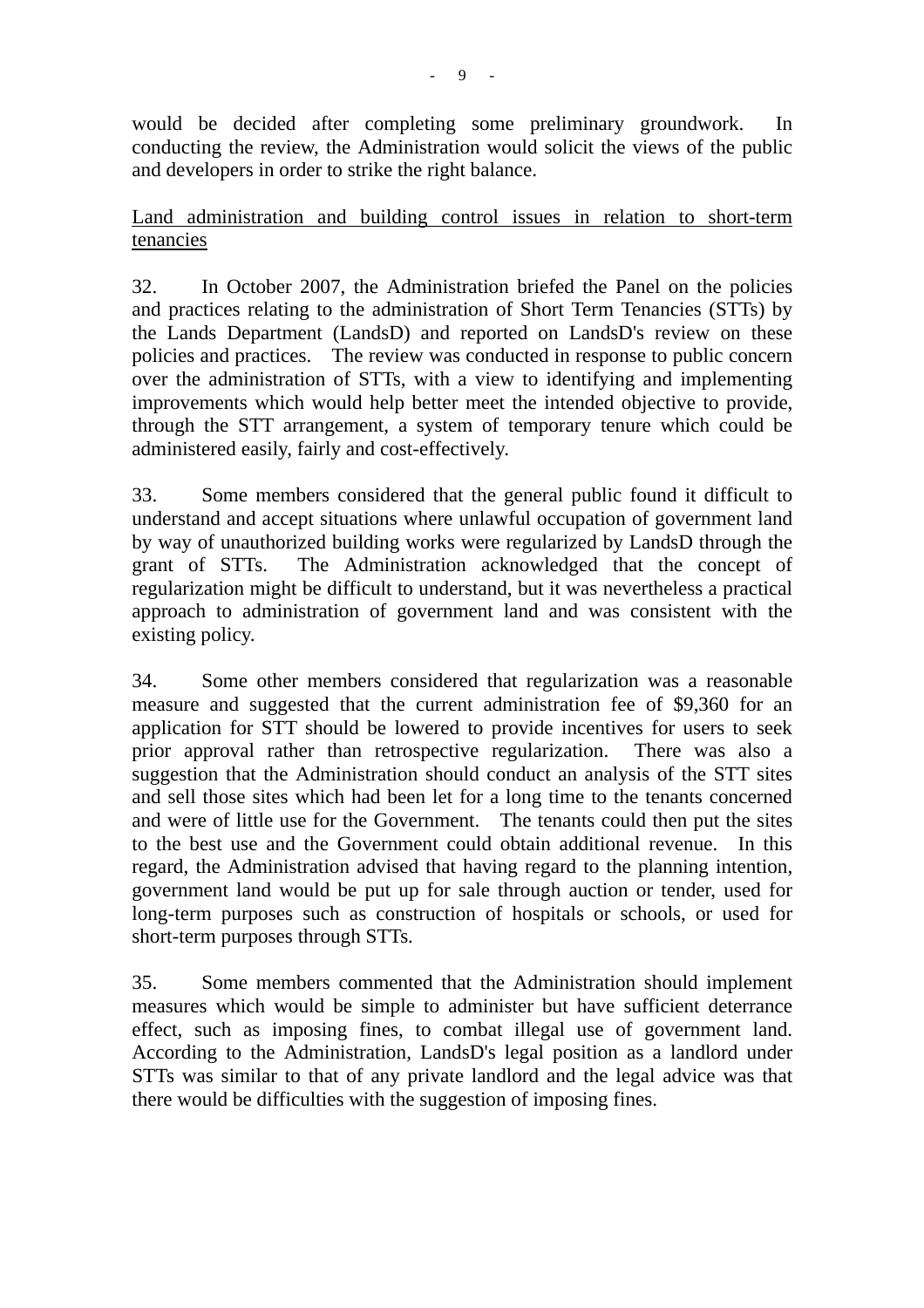#### Review of the measures to promote green features in building developments

36. The Panel noted that since the promulgation of two Joint Practice Notes by the relevant Government departments in February 2001 and February 2002, 12 green features might be exempted from GFA and site coverage calculations subject to fulfillment of certain specified conditions and design requirements. In the light of public concern on the effectiveness of the measures in promoting green features and the effect of the exemption arrangement on the height and bulk of the buildings concerned, the Panel reviewed these measures with the Administration in May 2008.

37. The Panel noted that the Administration had formed an inter-departmental working group to conduct a review on the effectiveness of the arrangements under the Joint Practice Notes, and the need to cap the GFA concessions under the Buildings Ordinance (Cap. 123). Based on the questionnaire surveys conducted by the working group, the green features included in the Joint Practice Notes were considered desirable from the environmental viewpoint and hence worthwhile for continued promotion. However, the exemption criteria for some of the green features might worth further review. The Administration intended to engage the stakeholders and community in more active and in-depth discussion once the working group had completed its studies and review of the matter.

38. Members urged the Administration to carefully review the exemption arrangement to strike a proper balance between the benefits brought about by the provision of green features in buildings to individual flat owners and the impact of the resultant building bulk and height on the neighbourhood. Members also considered that in undertaking the review, the Administration should take into account the aggregated effect of various GFA exemptions and bonuses that might be granted under the Buildings Ordinance.

## Urban Renewal

39. The Panel continued to monitor the work of the Urban Renewal Authority (URA) and review with the Administration the relevant policy issues during the session. In November 2007, the Panel reviewed URA's acquisition policy with the Administration and URA. The Panel noted that URA's acquisition policy was based on the Government's resumption policy agreed by the Finance Committee of LegCo in 2001. In November 2007, URA announced a new package of enhancement policies comprising:

- (a) expression of interest in purchasing arrangement for residential units;
- (b) designation of space exclusively for the purpose of social enterprise for commenced projects;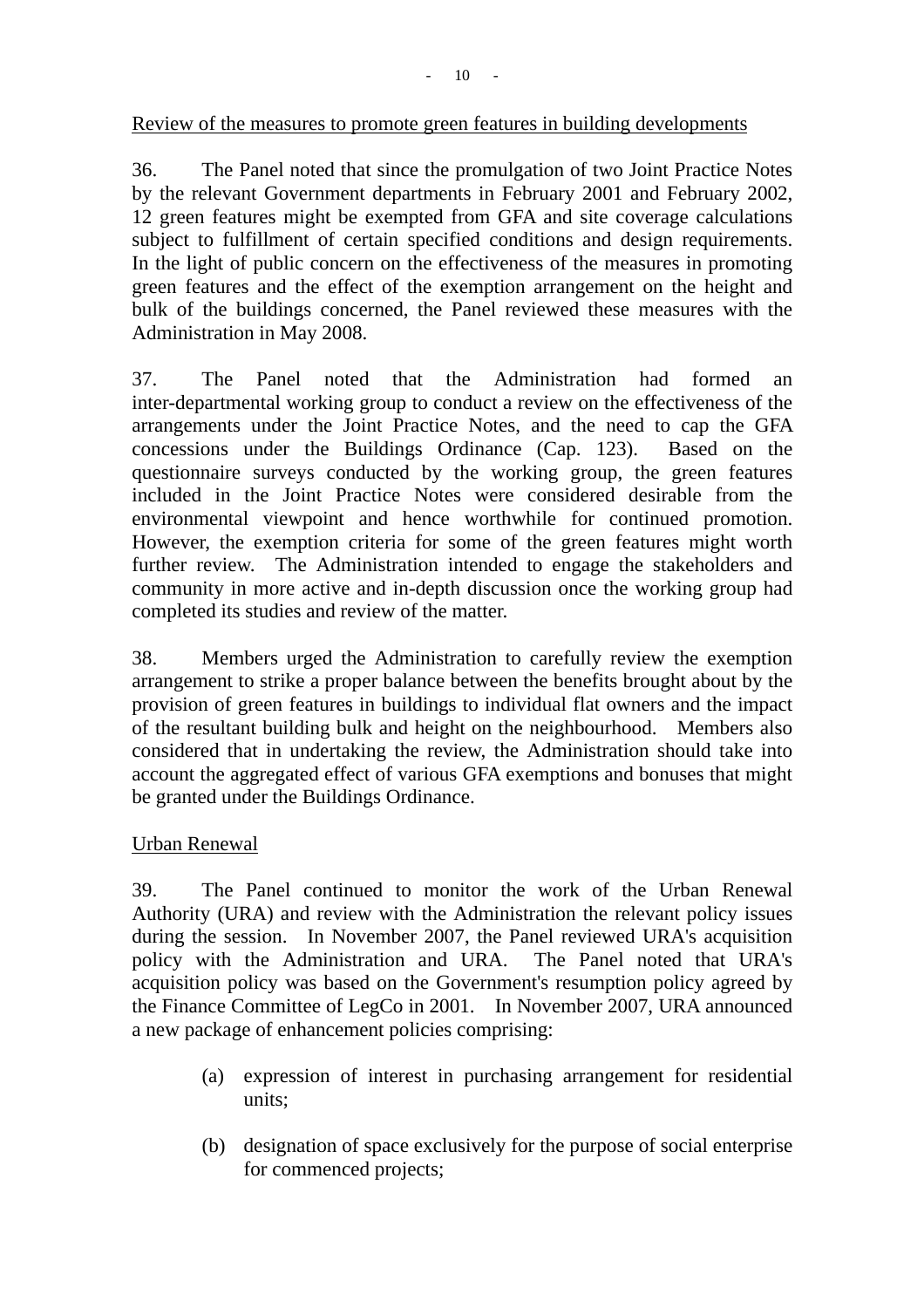- (c) additional ex-gratia business allowance for business operators; and
- (d) special Local Sports Shops Arrangement for the Sai Yee Street project.

40. Some members considered that the four enhancement policies represented a step forward, but urged URA to actively consider providing flat-to-flat and shop-to-shop compensation through contractual arrangements to affected owners who did not wish to receive cash compensation. Noting that URA would adopt the joint redevelopment approach when a developer had acquired a substantial portion of the land interests of the properties concerned, some members urged URA to also offer the option of joint redevelopment to affected owners for projects where the land interests were fragmented. They pointed out that providing affected owners with options other than cash compensation was crucial in a people-oriented approach to urban renewal.

41. The Government provides policy guidelines on urban renewal for URA through the Urban Renewal Strategy, which was promulgated in November 2001. With the public attaching greater importance in recent years to heritage conservation, community networks, lower development intensities and provision of public open space, the Panel had urged the Administration to conduct a comprehensive view of the Urban Renewal Strategy. In his 2008-2009 Budget Speech delivered on 27 February 2008, the Financial Secretary announced that the Development Bureau and URA would conduct a review of the Urban Renewal Strategy. In June 2008, the Administration briefed the Panel on the overall approach, modus operandi and public engagement process of the review. The Administration expected that the review would take about two years to complete.

42. Members in general welcomed the review. Some members expressed grave concern that demolition of communities with special characters and emergence of high-density developments would continue to be resulted from URA's redevelopment projects during the review period. Some members also expressed grave concern that certain redevelopment projects that had been commenced by URA were highly controversial and the planning and compensation arrangements were far from satisfactory. These members urged the Administration/URA to adopt a flexible approach and consult the stakeholders to identify alternative arrangements acceptable to them as far as possible.

43. Members also gave views on the directions for urban renewal in future, such as overhaul of URA's compensation and rehousing policies, conservation of heritage buildings and features, preservation of local economic activities and social fabric, reduction of development intensities, adoption of a district-based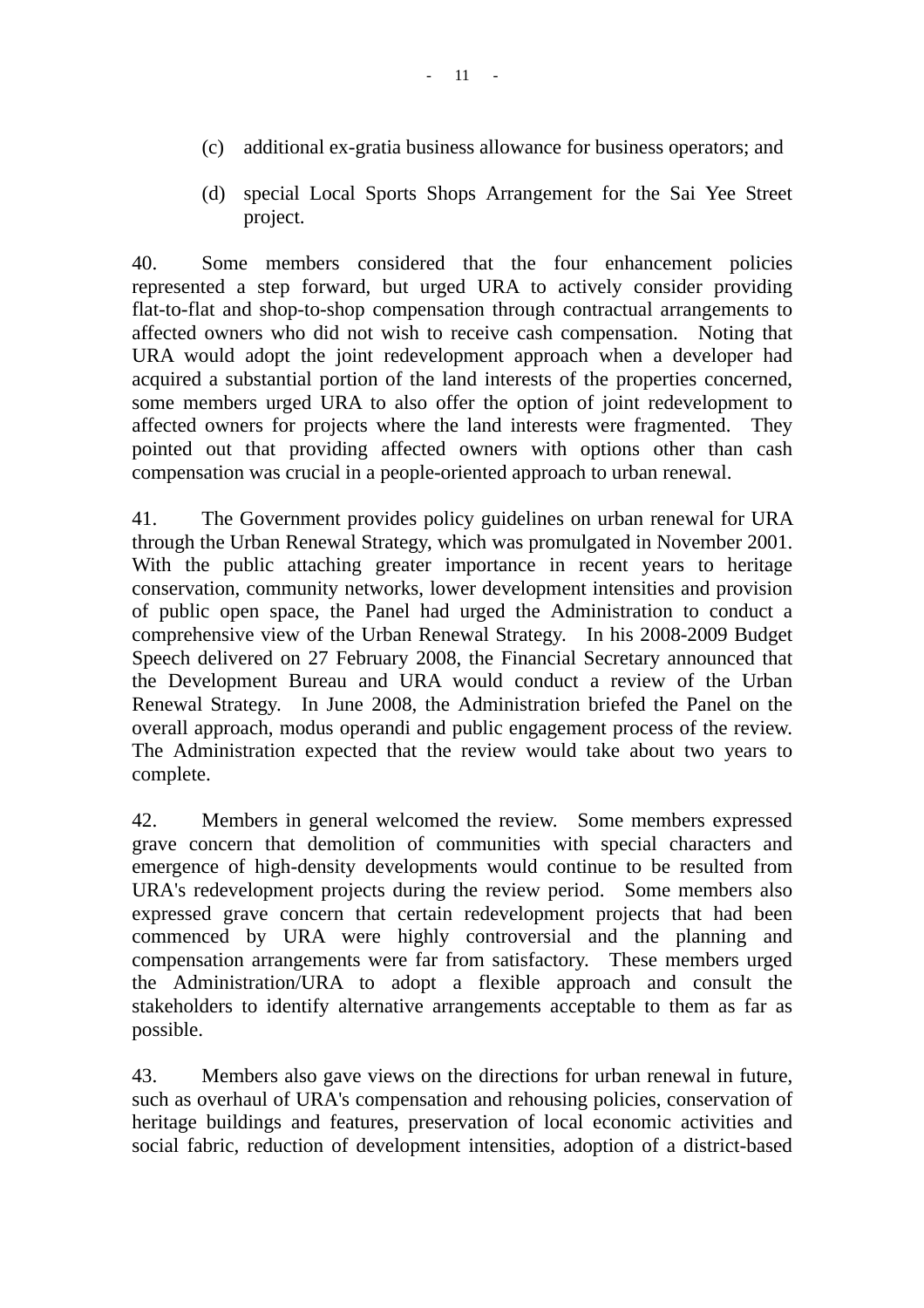approach in urban regeneration, and review of procedures to enable acquisition of properties before completion of planning.

## Proposal to facilitate private redevelopment

44. In January 2008, the Administration briefed members on its proposal to lower the compulsory land sale application threshold to 80% under the Land (Compulsory Sale for Redevelopment) Ordinance (Cap. 545) (LCSRO) for two specified classes of lots; namely (i) a lot with "all units but one" acquired; or (ii) a lot with all building(s) aged 40 or above. The Panel noted that the Administration had previously conducted a public consultation on the proposal to lower the compulsory land sale application threshold under the LCSRO for three specified classes of lots. Given that there were diverse views on the relaxation in respect of "missing or untraceable owners" and the difficulty in introducing a safe mechanism to protect private property rights under the proposed requirement, the Administration dropped this class of lots from the current proposal. The Panel also held a meeting to receive views from interested parties on the subject in March 2008.

45. Some members considered that lowering the threshold from 90% to 80% would be a qualitative change rather than a quantitative change. The Administration should not become a tool to acquire properties for developers. The proposal would eventually eliminate the special characters of old areas and collective memories would be destroyed. There was a view that the proposal to lower the threshold should only be considered after the Urban Renewal Strategy and the development parameters in existing Outline Zoning Plans had undergone proper review. The Administration explained that the proposal would not only benefit developers, and the interests of developers might not necessarily be at odds with the interests of small property owners. Although some owners might be unwilling to sell their properties because of sentimental or other reasons, there were many others who were willing to do so to improve their living environment. Affected owners would also receive a reasonable compensation. In handling applications for compulsory land sale, the Lands Tribunal had to be satisfied that the applicant had already made reasonable effort to acquire all the shares of the lot.

46. Members also expressed concern that some buildings which had historic value would be demolished if the threshold was lowered, and queried whether the mechanism to determine the reserve price for any land auction ordered by the Lands Tribunal for compulsory sale was fair to minority owners. The Administration explained that heritage buildings would not be affected by the proposal because the Administration had a comprehensive conservation policy and the Antiquities and Monuments Office would assess and grade historic buildings. Independent professional surveyors would determine a reasonable market price to be used as the reserve price, which would take into account the redevelopment value of the lot concerned.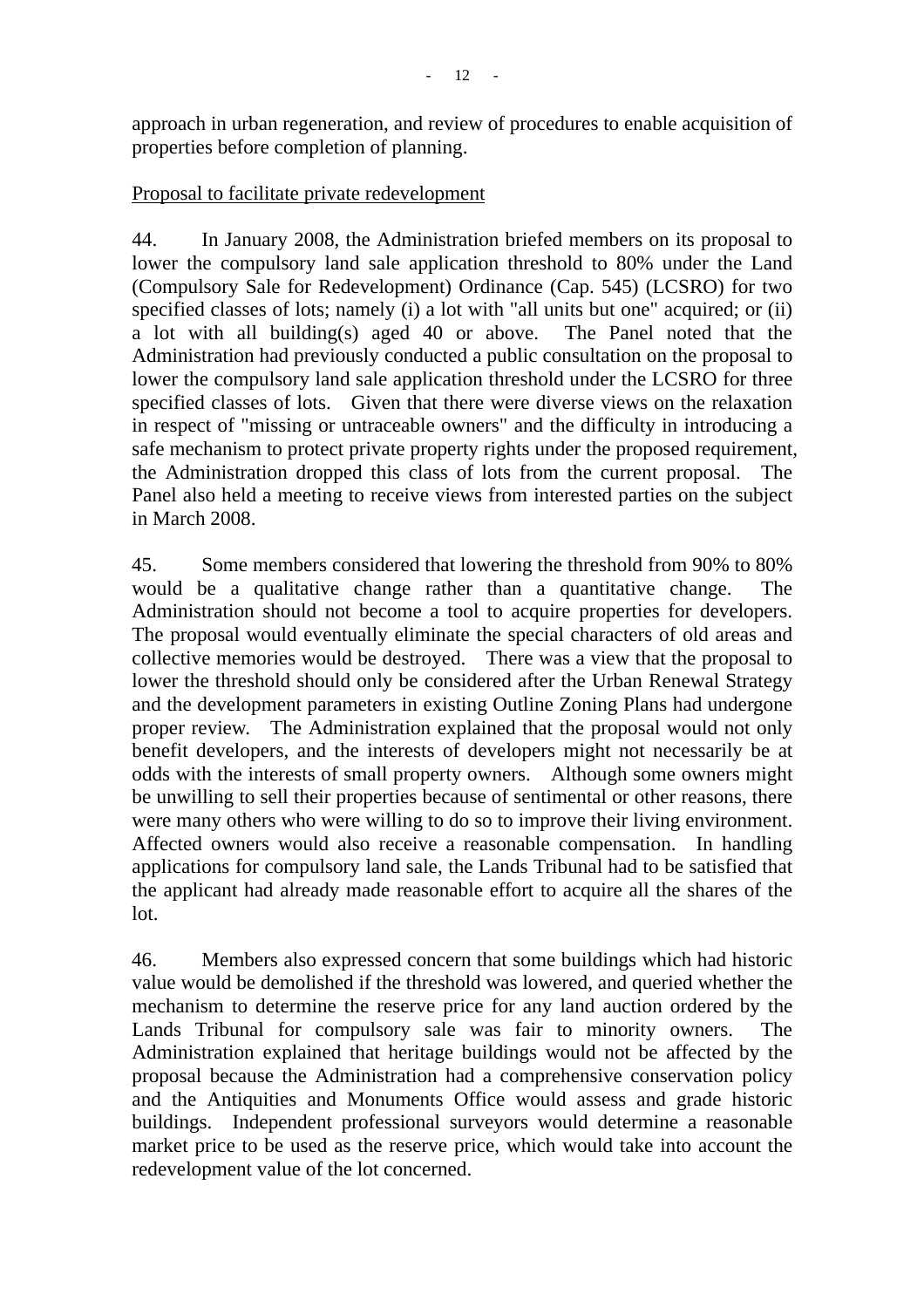47. On members' concern that property owners in the hope of successfully applying for compulsory land sale would be inclined to refrain from maintaining their buildings, the Administration explained that the Lands Tribunal would only issue an order for compulsory land sale after having considered various factors including the age and the state of repair of the buildings concerned. For well-maintained aged buildings, it was unlikely that the Lands Tribunal would approve applications for compulsory land sale. The Building Department would take enforcement actions on owners of dilapidated buildings that lacked proper maintenance.

### Greening Master Plans

48. In December 2007, the Administration reported on the progress made on greening through implementation of Greening Master Plans (GMPs) and consulted the Panel on the way forward. The Panel noted that development of GMPs in the urban areas was scheduled to complete around early 2009. The Administration would then move on to the New Territories. In the interim, the Administration would implement greening enhancement proposals at focal points/locations such as Yuen Long and Tin Shui Wai. In March 2008, the Administration consulted the Panel on the funding application for the greening works recommended under the Greening Master Plans for Mong Kok, Yau Ma Tei, Sheung Wan, Wan Chai and Causeway Bay. The Panel in general supported the implementation of greening works in urban areas and urged the Administration to expedite the formulation of GMPs for the New Territories.

49. Some members suggested that the Administration should provide quantitative indicators to help determine whether the Administration's target was met; to strengthen vertical greening and greening for podiums, slopes and footbridge rooftops; and to use centralized utilities ducts to facilitate greening. Members also raised concerns about the unit greening costs, consultants' fees, the choice of species, and timely maintenance of plants.

50. The Administration explained that it had an annual greening programme to facilitate planning and monitoring, and quantitative indicators for greening had been provided in the financial proposals submitted to the Public Works Subcommittee. Greening measures included greening for slopes and footbridges. It would continue to explore opportunities for vertical greening for noise barriers, bridge piers, lift shafts and external walls of car park buildings. Implementing greening measures in urban areas was often difficult because of space constraint, especially for locations where there were utilities ducts laid by the private sector. While the Administration had implemented podium and rooftop greening for Government buildings whenever possible, it could only encourage the private sector to follow suit for private developments. The Administration would pursue new techniques in greening, consult the relevant District Councils on plant species and other implementation matters, and work in collaboration with the private sector to enhance the greening effect.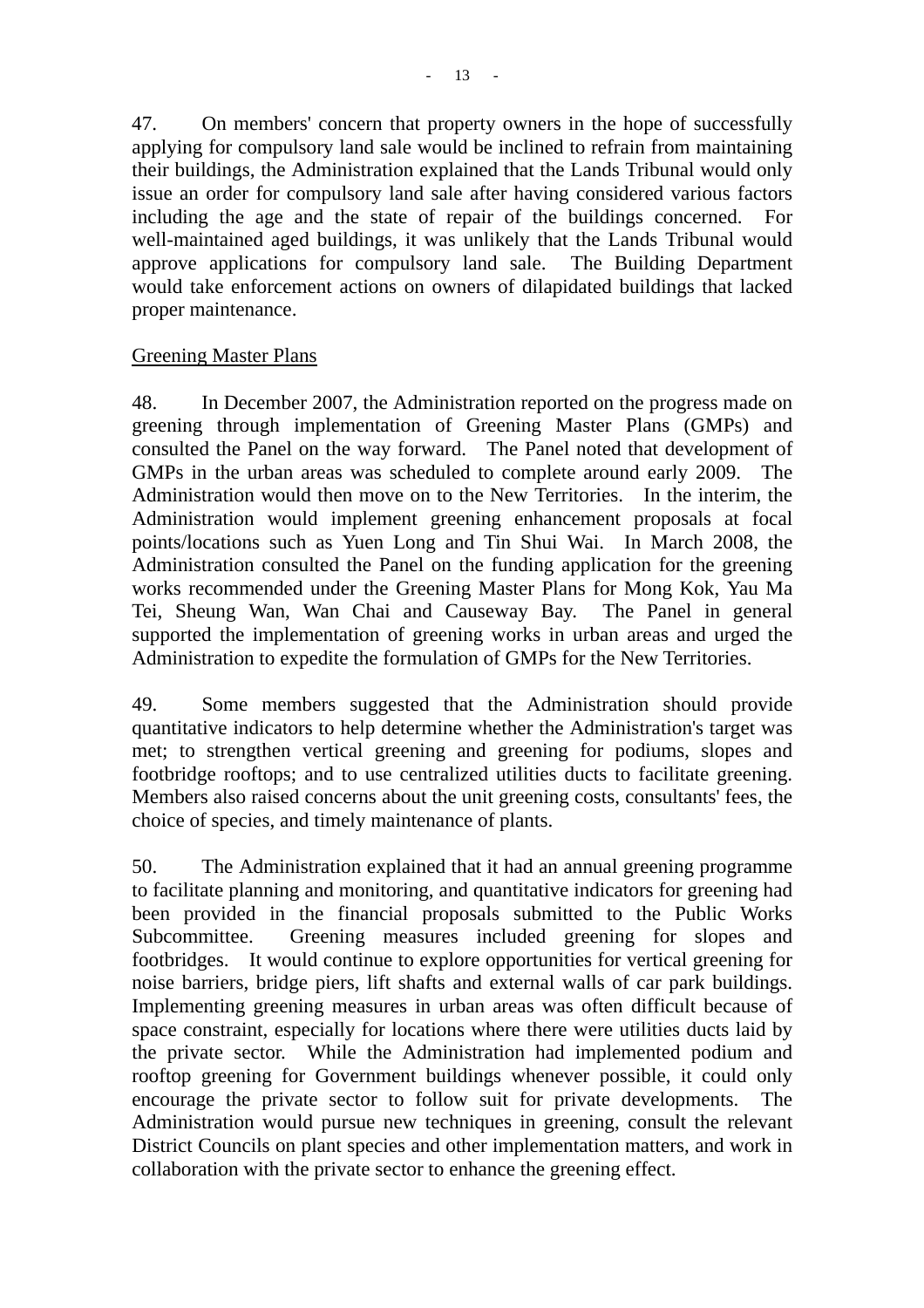Other issues

51. Apart from the above, the Panel received a briefing in October 2007 from the Secretary for Development on the relevant policy initiatives under the Chief Executive's Policy Address 2007-2008. The Panel also received briefings by the Administration on the following subjects --

- (a) the work of Hong Kong-Shenzhen Joint Task Force on Boundary District Development;
- (b) cycle track network in the New Territories;
- (c) a strategy for total water management in Hong Kong;
- (d) selection of target buildings, inspection items and operational procedures under the proposed Mandatory Building Inspection Scheme and Mandatory Window Iinspection Scheme; and
- (e) flood prevention and contingency measures.

52. The Panel also discussed the following funding and staffing proposals before the Administration submitted the proposals to the Public Works Subcommittee and the Establishment Subcommittee --

- (a) proposal to increase the financial ceiling of delegated authority for Category D items;
- (b) post-2010 landslip prevention and mitigation programme;
- (c) proposed creation of a Chief Landscape Architect post;
- (d) Building Maintenance Grant Scheme for Elderly Owners;
- (e) 327WF -- Laying of western cross harbour main and associated land mains from West Kowloon to Sai Ying Pun; and
- (f) PWP Item No. 55RE -- A Permanent Planning and Infrastructure Exhibition Gallery at the City Hall Annex.

53. The Panel undertook an overseas duty visit to Amsterdam and Prague from 13 to 21 March 2008 to observe the experiences of the two cities in town planning and urban renewal. Details of the visit will be available from the relevant visit report.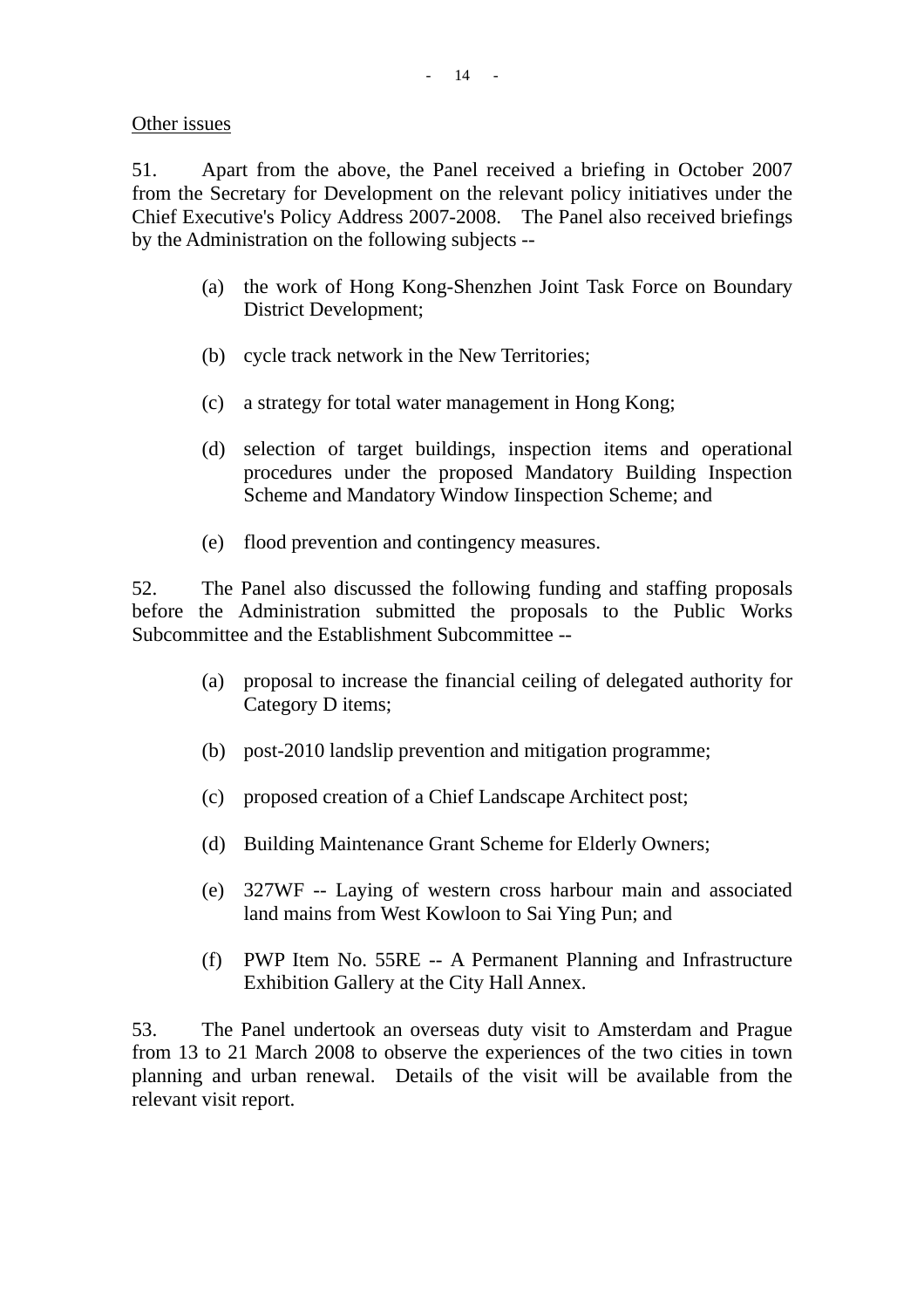Meetings held

54. From October 2007 to end of June 2008, the Panel had held a total of 15 meetings.

Council Business Division 1 Legislative Council Secretariat 4 July 2008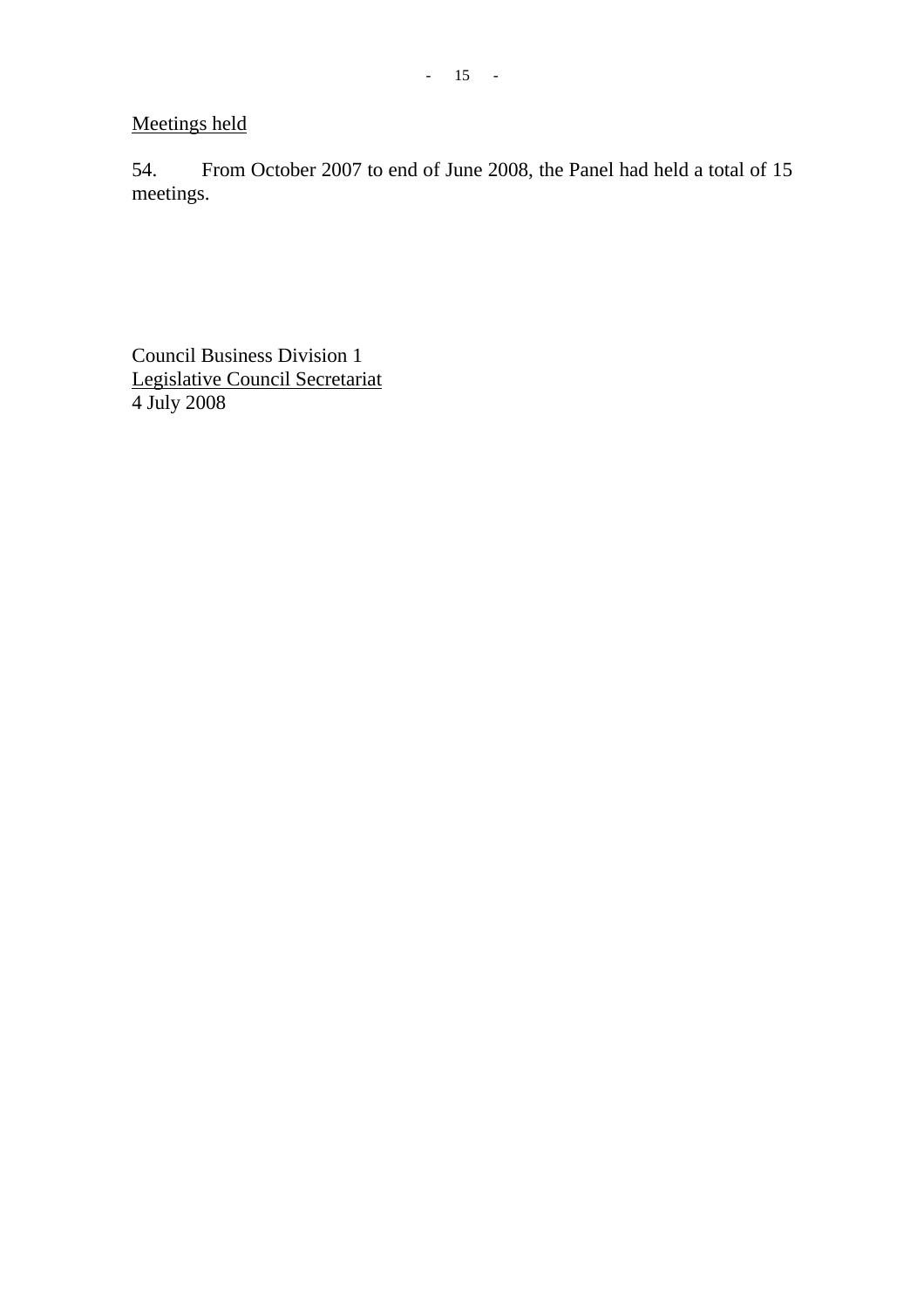### **Appendix I**

### **Panel on Development**

### **Terms of Reference**

- 1. To monitor and examine Government policies and issues of public concern relating to lands, buildings, planning, water supply, Public Works Programme and other works matters.
- 2. To provide a forum for the exchange and dissemination of views on the above policy matters.
- 3. To receive briefings and to formulate views on any major legislative or financial proposals in respect of the above policy areas prior to their formal introduction to the Council or Finance Committee.
- 4. To monitor and examine, to the extent it considers necessary, the above policy matters referred to it by a member of the Panel or by the House Committee.
- 5. To make reports to the Council or to the House Committee as required by the Rules of Procedure.